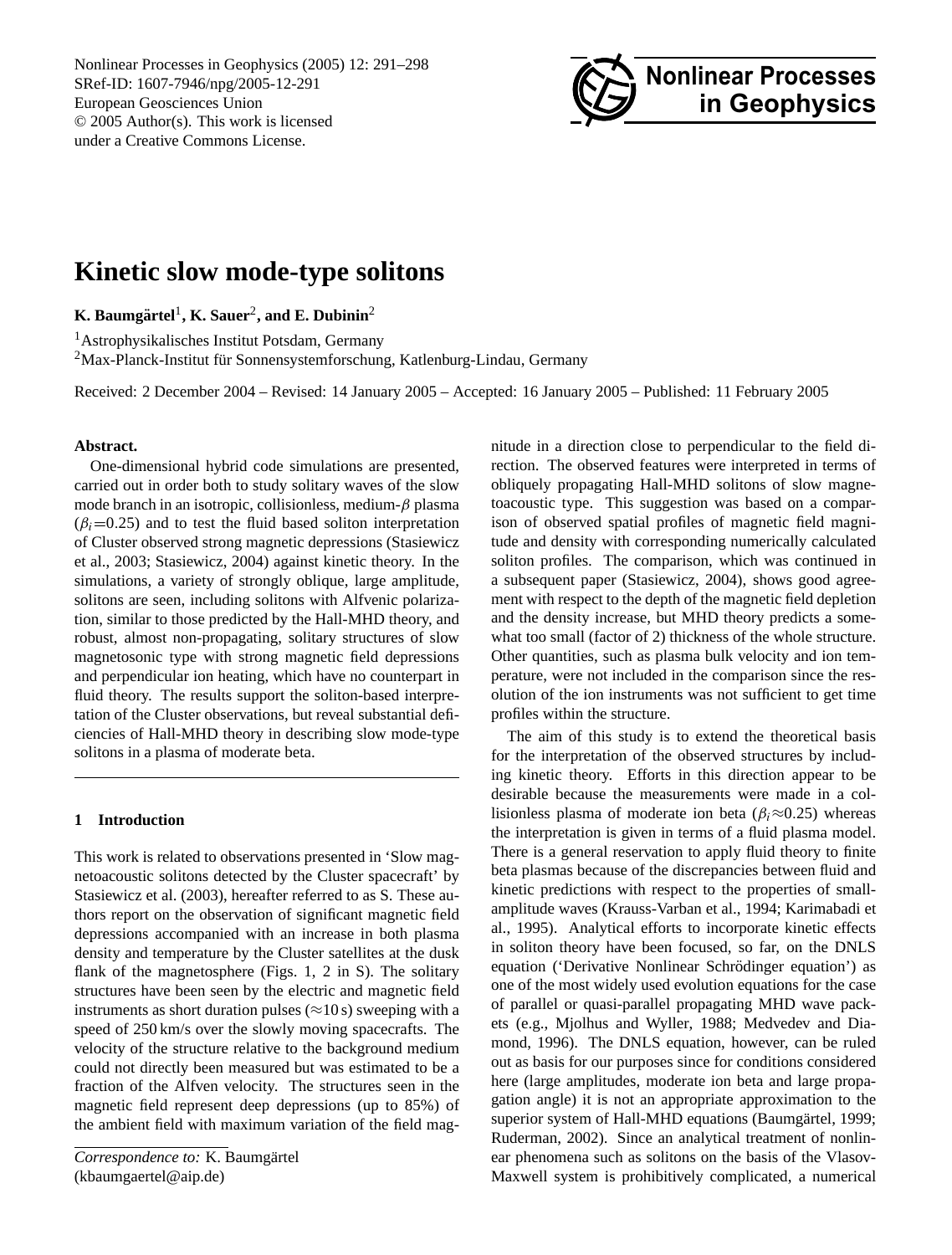

**Fig. 1.** Constraints on the propagation velocity of Hall-MHD solitons in a  $\beta$ =0.25 plasma. V is the soliton speed and  $\theta$  is the propagation angle relative to the ambient magnetic field. Solitons are permitted in the shaded areas. Upper area: fast-mode solitons; lower area: slow mode solitons.  $c_{fast}$ ,  $c_I$ ,  $c_{slow}$  are the propagation speeds in the large wavelength limit  $k=0$  of the fast magnetosonic wave, the intermediate (Alfven type) wave and the slow magnetosonic wave, respectively.  $c_s$  is the ion sound speed. All velocities in units of the Alfven velocity  $v_A$ .  $\beta = p_{kin}/p_{magn} = 2/\gamma c_s^2/v_A^2$ ; polytropic equation of state with  $\gamma = 5/3$ .

approach is required to incorporate kinetic theory. We employ one-dimensional hybrid code simulations (particle ions, fluid electrons) and show, that in a collisionless, moderate ion-β plasma a noticeable variety of obliquely propagating solitons of the slow mode branch may exist, partly not predicted by the Hall-MHD theory. Roughly speaking, we see two primary types of solitons which differ in respect to polarization and propagation velocity. One of them corresponds to the Alfvenic soliton of the fluid theory which turns out to be less sensitive to kinetic effects. The other can be categorized as non-propagating, pressure-balanced structure (PBS), with large-amplitude magnetic depressions, without counterpart in MHD theory. A manifold of solitary slow mode structures may develop in a collisionless plasma which comprise properties of both of the two types. These results may improve our understanding to what extent a fluid treatment is applicable to explain nonlinear phenomena in collisionless plasmas.

## **2 Recall: fluid results on slow mode solitons**

In this preliminary section we remind briefly on some results of the fluid theory with respect to properties of obliquely propagating Hall-MHD solitons of the slow mode branch. In order to examine solitary solutions of the Hall-MHD equations one may proceed in two distinct ways. A rather direct way uses the stationary wave approximation of the basic system (all variables depend only on  $x-Vt$ ), from which solitary waves can be isolated with the help of the fixed-point-

analysis [\(Hau and Sonnerup,](#page-7-8) [1991;](#page-7-8) Baumgärtel et al., [1997;](#page-7-9) first an evolution equation from the superior system, containing nonlinearity and dispersion only to lowest order, and tries to apply inverse scattering theory in order to find 'genuine' solitons. The most general evolution equation that has been derived from the Hall-MHD system, the DNLS equation, describes preferentially quasi-parallel, small-amplitude perturbations in a low- $\beta$  plasma. It was recently shown by [Rud](#page-7-7)[erman](#page-7-7)  $(2002)$  that the DNLS covers oblique wave evolution gestion of [Kennel et al.](#page-7-11) [\(1989\)](#page-7-11). It does not, however, apply to the parameter combination reported in S (large amplitudes, strong obliquity, moderate  $\beta$ ). The fixed-point analysis reveals, that the soliton speed  $V$  relative to the plasma is constraint to areas not accessible for any of the small-amplitude [McKenzie and Doyle,](#page-7-10) [2002\)](#page-7-10). An alternative method derives with arbitrary amplitudes as well, confirming an early sugwave types for any real wave number ('gaps'). Figure 1 depicts regions of permission in the  $V$ - $\theta$ -plane (shaded areas) of solitons in a  $\beta$ =0.25 plasma. It is seen from this figure that for large propagation angles the slow mode soliton velocity may vary between the speeds  $c_{slow}$  of the slow magnetosonic wave and  $c_I=v_A \cos \theta$  ( $v_A$  Alfven velocity) of the intermediate wave, both in the  $k=0$  limit. It should be pointed out here that [McKenzie and Doyle](#page-7-10) [\(2002\)](#page-7-10) erroneously calculated the extended interval  $c_{slow} < V < c_s$  as constraint for the velocity of slow mode solitons. With respect to polarization, the soliton exhibits elements of both the slow magnetosonic and the intermediate wave. Thus, the slow mode soliton generally is associated with pressure perturbations as well as noncoplanar variations of magnetic field and plasma velocity. The character of the soliton, however, especially the magnetic field variation across the structure, changes markedly within the region of permission  $c_{slow} < V < c_I$ . This is illustrated in Fig. 2 which depicts shapes for different types of solitons.

Figure 2a shows a soliton with a polarization like that of a slow magnetosonic wave (magnetic vector changes in magnitude rather than in direction, 'cigar-like' shape of the  $B_y - B_z$  phase plot). When the soliton speed approaches the lower limit  $c_{slow}$ , the amplitude rapidly decays and simultaneously the polarization tends to become linear. In the opposite limit  $V \rightarrow c_I$  the soliton approaches a quite different state, which is depicted in Fig. 2c. Unlike the former case, neither the amplitude decreases nor the polarization becomes linear, as dispersion theory requires for an oblique, smallamplitude Alfven wave. Instead, the magnetic vector rotates once around the propagation direction with little variation in magnitude ('pancake-like' phase plot), associated with largeamplitude variations in the transverse bulk velocity components  $u<sub>y</sub>$  and  $u<sub>z</sub>$ . The soliton size increases and approaches a value of about  $10c/\omega_{pi}$ . The whole structure resembles a finite-amplitude, obliquely propagating, nearly circularly polarized, Alfven wave packet. It might be alternatively categorized as a special case of a rotational discontinuity, in which the magnetic vector undergoes a full rather than half a rotation. Since the magnetic field depression remains moderate, these Alfvenic solitons are not in the focus of interest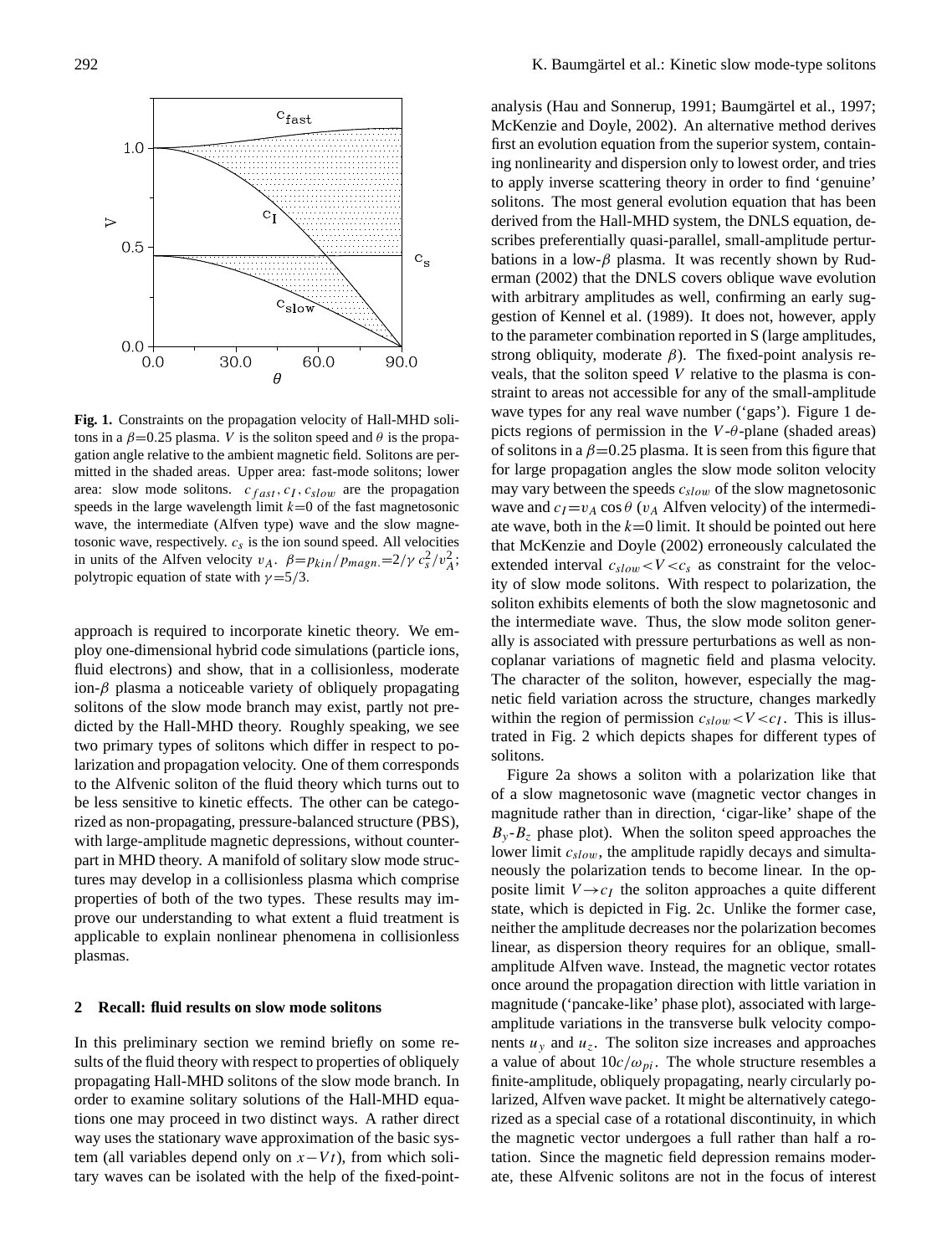

Fig. 2. Examples of magnetically rarefactive Hall-MHD solitons of the slow mode branch in a  $\beta$ =0.25 plasma, propagating at an angle of  $\theta = 80^\circ$  relativ to the ambient magnetic field in positive x-direction. According to Fig. 1 the soliton speed V is constraint to the interval  $c_{slow} < V < c_I$  (here  $c_{slow} \approx 0.072 v_A$ ,  $c_I \approx 0.174 v_A$ ). (a) Soliton of slow magnetosonic type,  $V \approx 0.1 v_A$ , size  $\approx 4c/\omega_{pi}$ . (b) Soliton having approximetely the largest possible magnetic depression,  $V \approx 0.143 v_A$ , size  $\approx 4c/\omega_{pi}$ . (c) Soliton of Alfvenic type,  $V \approx 0.17 v_A$ , size  $\approx$ 10 $c/\omega_{pi}$ . The profiles result from numerical integration of the fully nonlinear Hall-MHD equations in stationary wave approximation, using the fixed-point technique. Left-propagating solitons differ from those above in the sign of  $u_x$  (not shown),  $u_z$ , and  $B_y$ .

in the context of the discussions in S. The soliton shown in ton of F Fig. 2b has been selected from the one-parameter manifold by looking for a most large magnetic field depression. It is almost identical with that shown in Fig. 3 in S. Since the transverse component  $B<sub>v</sub>$  generally goes through zero in the center of the soliton, the maximum depression is realized in the case when  $B_z$  reaches zero, leading to  $B=B_x=B_0 \cos \theta$ . Figure 2b shows a case close to this situation. Note that the size in this case is less than half of that of the Alfvenic soliton in Fig. 2c.

#### **3 Kinetic slow mode-type solitons**

#### 3.1 Hall-MHD versus kinetic theory: two examples

The first point we wish to make is to show that only a small fraction of the manifold of oblique slow mode solitons, predicted by the fluid model, survive in kinetic theory. To demonstrate this, we set up MHD-predicted spatial soliton profiles as initial conditions in a hybrid code simulation and permit the system to evolve in time selfconsistently. A few details concerning the simulations are given in the Appendix. Figure 3 illustrates what happens to the Alfvenic fluid soliton of Fig. 2c when launched in a collisionless plasma (same propagation angle and ion- $\beta$ ). The soliton has been specified as left-propagating; in order to keep it longer in the simulation box, the plasma is streaming as a whole with a velocity of  $0.165v_A$  in positive x-direction. It is seen from the time sequence plots of  $B$  and  $n$  in Fig. 3 that this soliton is little affected and not in conflict with kinetic theory. It appears as stable, long-lived structure, maintaining its shape until the end of the run ( $t=2000\Omega_i^{-1}$ ). Kinetic modifications are not fundamental in nature and concern the ion temperature evolution: while a somewhat reduced peak in the perpendicular temperature  $T_{i\perp}$  is maintained, the parallel temperature  $T_{i\parallel}$ rapidly relaxes to the equilibrium value, leaving an ion temperature anisotropy  $T_i \perp / T_i \parallel > 1$  inside the soliton.

Unlike the former case, the soliton with maximum field depression (Fig. 2b) does not survive in the simulation. This is demonstrated in Fig. 4. As seen from the stackplots of B and  $n$  in Fig. 4, the soliton rapidly degenerates to a smallamplitude perturbation which is not of further interest. The only features worth to mention are a splitting into two events, each of them associated with an increase in the perpendicular ion temperature (not shown), and the emission of two rightpropagating intermediate wave pulses (not shown). At a first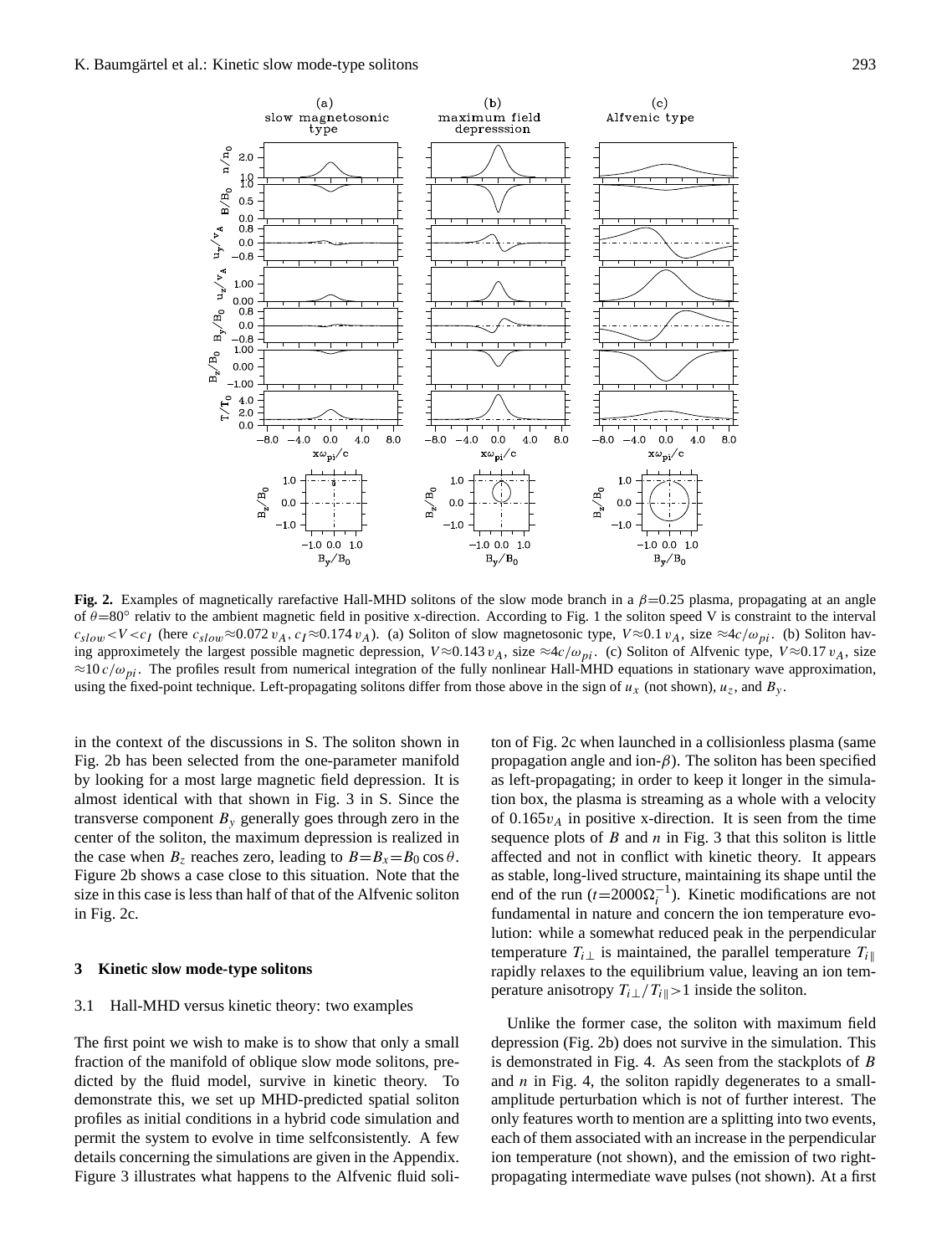

**Fig. 3.** Space-time evolution of the Alfvenic fluid soliton of Fig. 2c when launched in negative x-direction in a collisionless plasma with isotropic Maxwellian ion distribution  $(\beta_i = 0.25, \beta_e = 0.025; \theta = 80^\circ)$  and a bulk speed of 0.165  $v_A$  in positive x-direction, as a result of a hybrid code simulation. Shown are stackplots of  $B$ ,  $n$  (top) and profiles of relevant quantities at the time  $t=2000\Omega_i^{-1}$  (bottom). The soliton is almost standing in the simulation box, i.e., in the plasma frame it travels with  $V \approx 0.165 v_A$  to the left.

look, this behaviour might rise doubts on the qualification of fluid predicted solitons to describe solitary phenomena in a collisionless plasma.

## 3.2 Initial conditions/mechanisms used to generate solitons

. addition to the Alfvenic soliton, does admit a variety of largecases in a series of hybrid simulations. As we have seen Our second point is to stress that a collisionless plasma, in amplitude, solitary structures with a polarization of the slow magnetosonic type, not predicted by the fluid model. In the following we illustrate general aspects of the evolution and the properties of such kinetic solitons with a few specific above, fluid solitons are not necessarily appropriate as initial conditions in the simulations for this purpose. Since we do not know the criteria for an arbitrary initial condition to generate solitons during the time evolution, we try several artificial initial states which have in common a local-



**Fig. 4.** Space-time evolution of the fluid soliton of Fig. 2b, with maximum field depression, when launched in a collisionless and  $n$ . plasma; same  $\beta_i$ ,  $\beta_e$ , and  $\theta$  as in Fig. 3. Shown are stackplots of B and n

ized perturbation of an otherwise uniform plasma. Thereby, we do not address the question whether or not such initial states/generation mechanisms may arise in nature. First, we study the space-time evolution of two initial perturbations with a polarization similar to that of the fluid soliton frame is the travels with the perturbation mechanisms: we run a simulation in in Fig. 2b. Second, we study the plasma response to two alwhich ions are locally injected into the uniform plasma during a time period, and we consider a case in which the plasma is locally perturbed by an external double-sheet current. In all runs solitary structures develop, illustrating the manifold and the robustness of kinetic slow mode solitons. At the same time, the particular role of the non-propagating (or almost non-propagating) structures, which emerge in all of the runs with nearly the same features, becomes evident.

#### 3.3 Initial conditions with large field depressions

The first example, illustrated in Fig. 5, depicts stack plots an initial structure which corresponds to the fluid soliton in Fig. 2b, stretched in space by a factor of 8. Subsequent to a transient deformation of the initial profile, two solitonlike entities emerge self-consistently after about  $300\Omega_i^{-1}$ . of B and n (top) giving the evolution to  $t=1000\Omega_i^{-1}$  of One of them propagates to the right with a velocity near to  $V = c_I$ , maintaining its shape almost until the end of the run. It exhibits typical features of the Alfvenic soliton in Fig. 3 (size $\approx 10\omega_{pi}/c$ , moderate field depletion, significant  $B_y$ - and transverse plasma bulk velocity variations, density increase by a factor≈2) and can be categorized correspondingly. The increased parallel ion temperature around the soliton is a remnant of the initial peak in  $T_i$  which disperses with time and bears little relationship to the soliton. The second solitary structure seen in Fig. 5 appears as quite different event. It persists almost at the position of generation and exhibits a much stronger magnetic field depletion. Variations of the non-coplanar component  $B<sub>y</sub>$  are absent, perturbations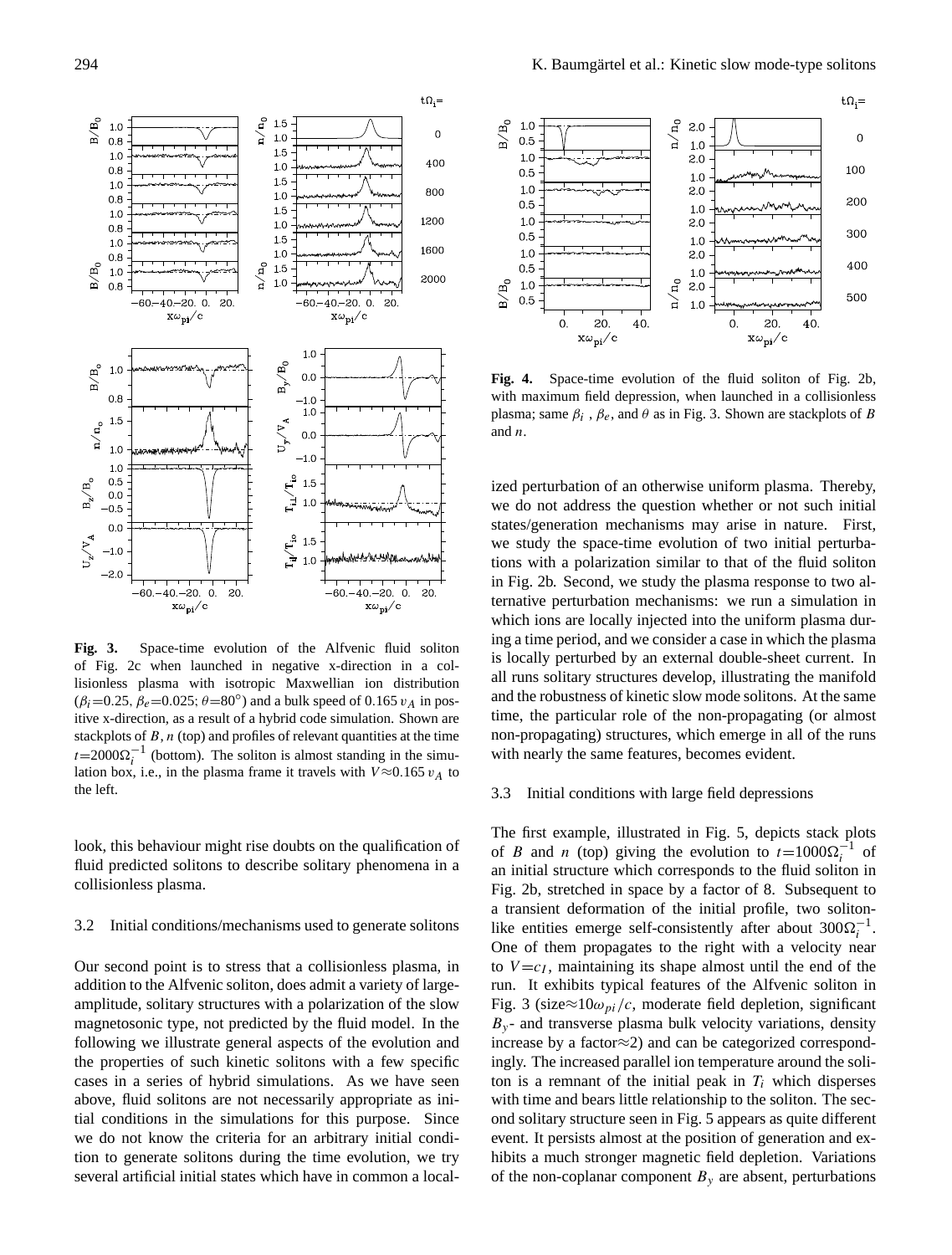

 $\theta$  as in Fig. 3) as a result of a hybrid code simulation. The initial **Fig. 5.** Soliton formation in a collisionless plasma (same  $\beta_i$ ,  $\beta_e$ , and condition represents the fluid soliton of Fig. 2b streched in space by a factor of 8. Shown are stackplots of  $B$ ,  $n$  (top) and profiles of relevant quantities at the time  $t=800\Omega_i^{-1}$  (bottom).

of the plasma bulk velocity are close to the thermal level, and there is only a moderate density signal. A notable feature is the development of a significant ion temperature anisotropy  $T_i \perp / T_i \geq 1$  inside the soliton. The perpendicular temperature  $T_{i\perp}$  is increased by a factor of ≈3 while the parallel temperature  $T_i$  remains almost unaffected. Thus, the ions show a distinct departure from their initial Maxwellian property in the region of depleted field. This soliton represents an almost pressure-balanced structure (PBS) in which the increased ion temperature  $T<sub>i</sub>$  rather than the density hump balances the magnetic pressure deficit. This solitary structure is not predicted by Hall-MHD theory, thus we are confronted here with a kinetic phenomenon.

 $p_1 - p_1$  instead of  $p_1 = 0.25$ . It is seen from Fig. 6 that a slow mode soliton is launched from this initial perturbation, The initial configuration whose space-time evolution is depicted in Fig. 6 is set up again by a broadened version of the soliton in Fig. 2b, here realized by the choice of a higher ion $β (β<sub>i</sub>=1$  instead of  $β<sub>i</sub>=0.25$ ). It is seen from Fig. 6 that a propagating to the right with a speed less than that of the Alfven-type soliton in Fig. 5. It is neither accompanied by a  $B_y$ -variation nor has it the character of a strictly pressurebalanced structure. The peak in  $T_i$  gives evidence of per-



**Fig. 6.** The same as Fig. 5; the initial condition represents again a 'broadened' version of the soliton in Fig. 2b, realized here by the choice  $\beta = 1$  instead of  $\beta = 0.25$ . Stack plots of B and n (top) and profiles of relevant qantities at the time  $t = 500\Omega_i^{-1}$  (bottom).

pendicular ion heating inside the soliton, i.e., it appears as a moving version of the PBS soliton in Fig. 5. Note, however, that the amplitude decays with time, likely caused by the motion relative to the background plasma, which disqualifies this soliton as a long-lived structure. The perturbations in  $B_y$  and  $u_y$  adjacent to the soliton location, seen in the bottom panels of Fig. 6, represent two right-propagating intermediate wave pulses launched in addition to the soliton.

#### 3.4 Soliton generation by mass loading

with similar properties as that in Fig. 5. Size and depth of The third example, in which ions are locally injected into the simulation box, is illustrated in Fig. 7. Injection takes place around x=0 within the period  $0 < t < 200\Omega_i^{-1}$  at a rate of  $\approx$ 10 particles/time step with a velocity distribution consistent with the initial particle distribution. From the stack plots of  $B$  and  $n$  it is seen, that, after initial transient processes, a non-propagating, large-amplitude solitary structure evolves the magnetic depression as well as the spatial variation of density and temperatures in the final time are quite similar. We point to the variation of the non-coplanar component  $u_y$ of the plasma bulk velocity, which is clearly related to the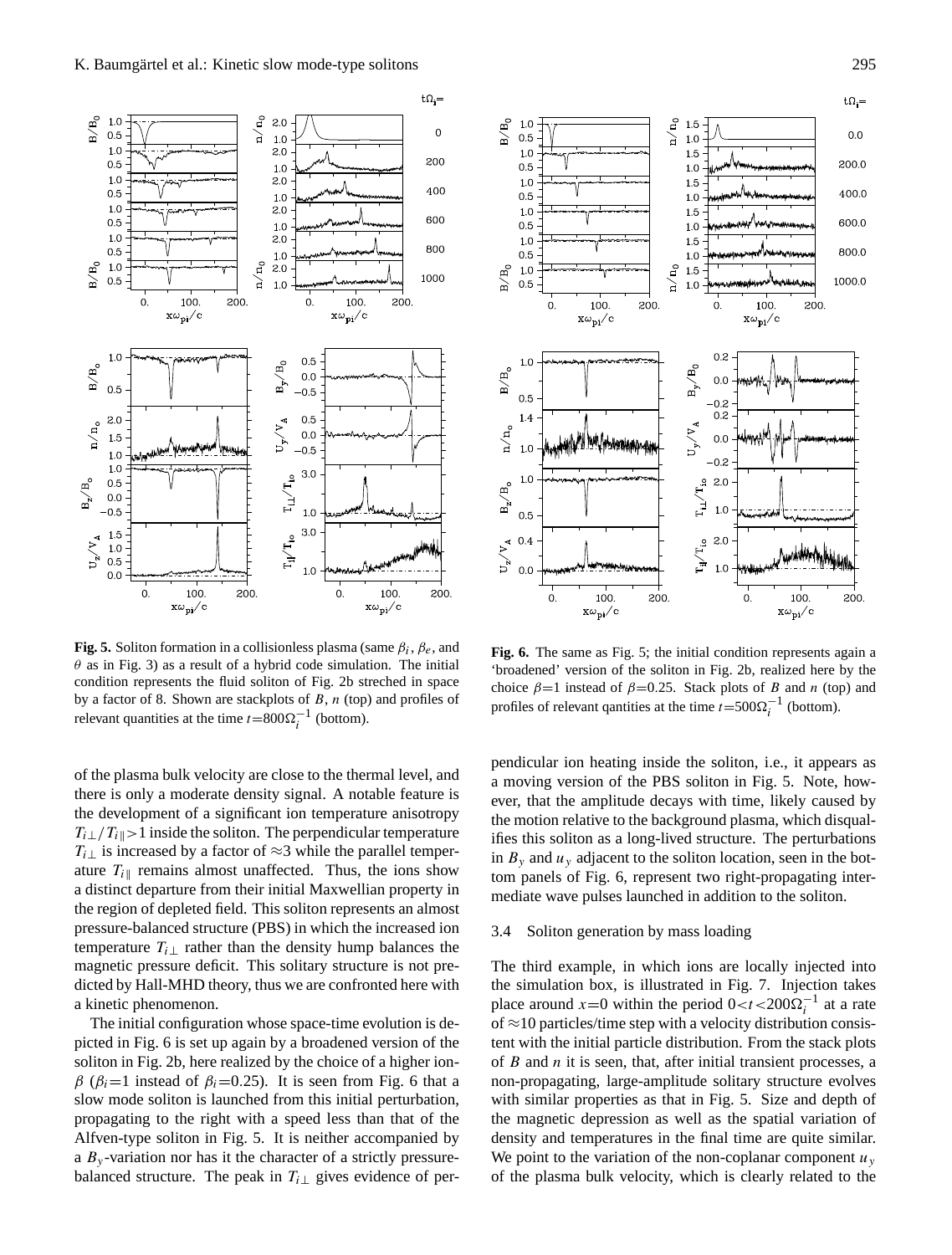

**Fig. 7.** Generation of a non-propagating magnetically rarefactive solitary structure by particle injection into a uniform Maxwellian plasma (same  $\beta_i$ ,  $\beta_e$ , and  $\theta$  as in Fig. 3). Around  $x=0$  ions are continuously injected at a rate  $\approx$  10 particles/time step for a time priod  $0 < t < 200 \Omega_i^{-1}$  with a velocity distribution consistent with the initial ion distribution. Stack plots of  $B$  and  $n$  (top) and profiles of relevant quantities (bottom) at the end of the run  $(t=1000\Omega_i^{-1})$ .

soliton. It indicates the presence of a current in y-direction, necessary to maintain the x-variation of  $B<sub>z</sub>$  in a pressurebalanced structure. Again, perpendicular ion heating occurs within the depleted field region. Since the simulation has started in this case with uniform, isotropic ion temperature across the box, evidence is given that the formation of the soliton is inherently coupled with perpendicular ion heating. The mechanism responsible for this heating has not yet been explained.

#### 3.5 Soliton generation by an external current

rent is prescribed as derivative of a Gaussian profile. After In the fourth case, the plasma is transiently excited by an external double-sheet current along the y-direction, located at the center of the simulation box. The x-variation of the cura time period of  $100\Omega_i^{-1}$  the current is switched off and the subsequent evolution proceeds undriven. This example is illustrated in Fig. 8. From the stack plots it is seen that an almost non-propagating soliton evolves after transient pro-



**Fig. 8.** Soliton formation subsequent to a transient, localized plasma perturbation by an external double-sheet like current. The x-variation of the external current is like current. The x-variation of the external current is  $J_y/en_0v_A=a\sqrt{2}x/H$  exp( $-x^2/H^2$ ) with  $a=-0.2$ ,  $H=10c/\omega_{pi}$ . The current is at work until  $t=50\Omega_i^{-1}$ . Stack plots of B and n (top) and profiles of relevant quantities (bottom) at the end of the run  $(t=500\Omega_i^{-1})$ . Same  $\beta_i$ ,  $\beta_e$ , and  $\theta$  as in Fig. 3.

cesses, the properties of which are almost the same as in the previous cases. Linearly polarized intermediate wave pulses are also launched to both sides of the source, as seen from the  $B_y$  and  $u_y$  profiles. They appear to be associated with increases in the parallel ion temperature. In an additional run, the plasma was exposed to the same current with opposite directions, which tends to create a magnetic hump instead of a dip. The magnetic compression, however, rapidly relaxed after switching off the current, indicating that it does not represent a stable structure.

## **4 Discussion and conclusions**

large-amplitude, slow mode solitons propagating oblique We have examined the evolution of magnetically rarefactive, to the ambient magnetic field  $(\theta=80^\circ)$  in a collisionless plasma of moderate ion- $\beta$  ( $\beta$ <sub>i</sub>=0.25) via 1-D hybrid code simulations. The study is partly motivated by the goal to test the fluid-based theoretical model for the explanation of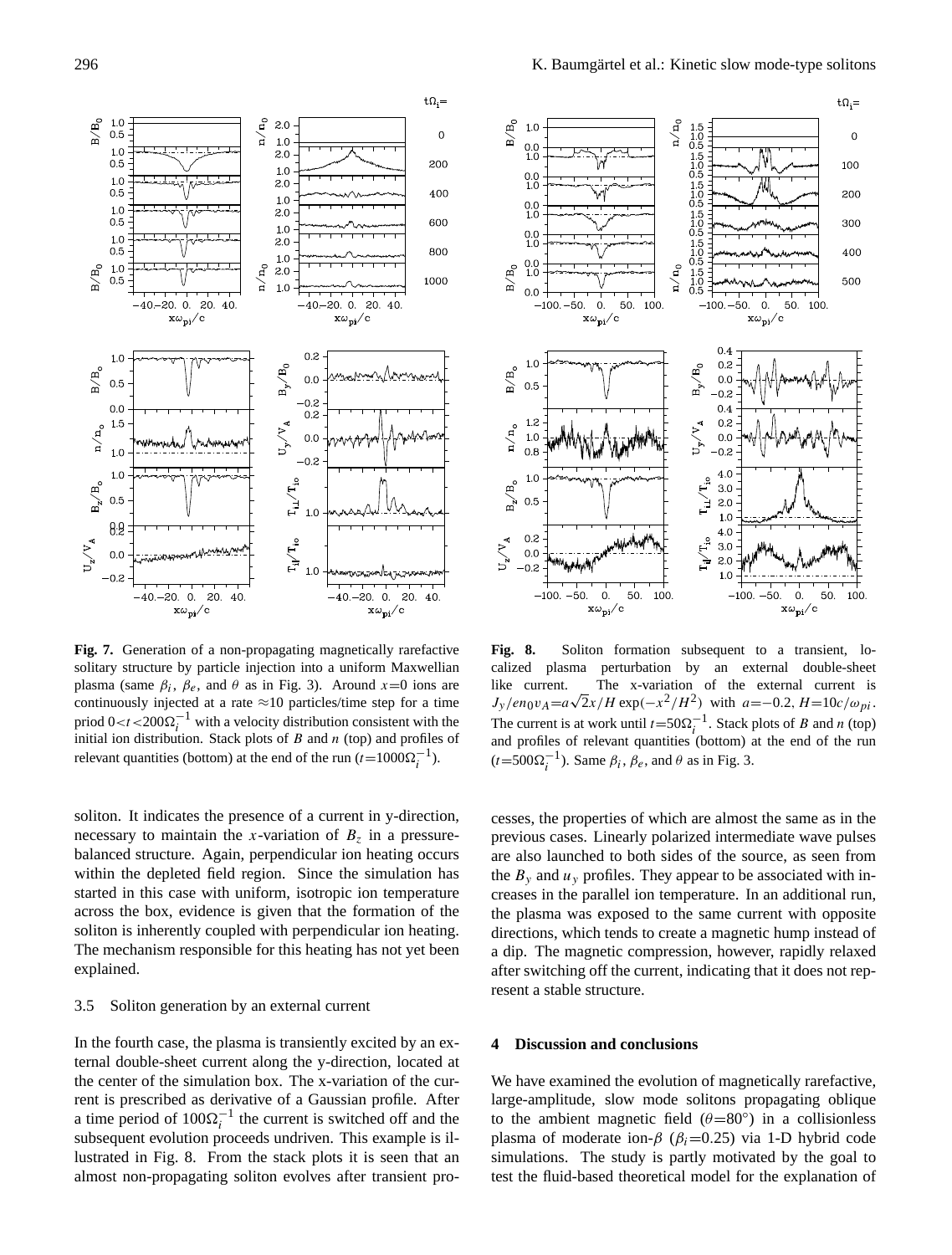solitary magnetic depressions, observed by the Cluster satellites [\(Stasiewicz et al.,](#page-7-0) [2003;](#page-7-0) [Stasiewicz,](#page-7-1) [2004\)](#page-7-1), against kinetic theory. The simulations give evidence that magnetically rarefactive solitary structures of quite different properties may exist in a collisionless plasma, and that they may be generated under different circumstances. The spectrum includes Alfvenic solitons, similar to those predicted by the Hall-MHD theory as well as non-propagating, pressure-balanced, solitary structures without counterpart in fluid theory. Characteristic feature of the latter are a large-amplitude magnetic depression, accompanied with a moderate density enhancement, a variation of the non-coplanar plasma bulk velocity component  $u<sub>y</sub>$  and an enhanced perpendicular ion temperature, causing a significant ion temperature anisotropy in the depleted field region. The mechanism which energizes ions perpendicular to the magnetic field inside of PBS-type solitons remains to be explained. The variation of the plasma bulk velocity component  $u<sub>y</sub>$  indicates the presence of a current which is necessary to maintain the x-variation of  $B_z \approx B$ . A moving version of this soliton type is subject to damping in amplitude. The tendency of a collisionless plasma to form almost non-propagating regions of depleted magnetic field is clearly a kinetic effect. It becomes as more dominant, as larger the ion- $\beta$  is, and may explain the frequent occurrence of 'magnetic holes' in high- $\beta$  plasmas (Baumgärtel et [al.,](#page-7-12) [2003\)](#page-7-12). The fact that a soliton possessing the polarization of the slow magnetosonic wave appears as robust structure in the simulations is seemingly in contradiction to the expections one might have from linear kinetic wave theory, which predicts strong collisionless damping for the slow magnetoacoustic wave. One should be aware, however, of the essential non-propagating nature of this soliton, which suppresses wave-particle interaction and thus enables the establishment of a stable structure. This suggestion is supported by the observation of damping in cases of finite propagation velocity of this type of solitons in the simulations.

Solitary slow mode structures in a  $\beta_i = 0.25$  plasma appear in the simulations generally with a size of  $8-10c/\omega_{pi}$ , exceeding the fluid predicted size for maximum amplitude  $(\approx 4c/\omega_{pi}$  in Fig. 2b) by a factor of 2.

As far as the comparison of the simulation results with the observations is concerned, the situation is as follows. The larger size of kinetic solitons of all types fits well into the observations. Alfvenic solitons likely can be ruled out as candidates because of their less pronounced field depression. On the other hand, standig or almost non-propagating PBS-type solitons are not associated with a sufficiently strong density signal. Events which combine strong field depressions and strong density enhancement have been seen in the simulations only as transient structures. Since measurements of ion quantities such as plasma bulk velocity and ion temperature inside the magnetic depressions are not available, the most striking kinetic prediction, the ion temperature anisotropy within the soliton, cannot be confirmed by the observations reported in S. The same is true with respect to the bulk velocity variations which could give information on the physical nature of the events. There are, however, indications of perpendicular ion heating in previous reports on large-amplitude magnetic depressions of quite different spatial scales [\(Win](#page-7-13)[terhalter et al.,](#page-7-13) [1994;](#page-7-13) Fränz et al., [2000;](#page-7-14) [Tsurutani et al.,](#page-7-15) [2002\)](#page-7-15)). There is one remaining point which might contribute to clarify the character of the observed solitary structures on the basis of the magnetic field data, an inspection of the  $B_y$ variation across the events. It could give indications whether PBS-like or Alfvenic solitary structures have been observed.

In order to test the influence of a moderate anisotropy of the equilibrium plasma on the soliton formation, some of the runs have been repeated with a Bi-Maxwellian ion velcity distribution below the threshold of the Mirror instability  $(T_{i0\perp}/T_{i0\parallel}=1.4)$  loaded initially into the simulation box. No significant changes have been seen in the space-time evolution; the solitary structures appeared almost unaffected by the anisotropy.

One may list the basic findings with respect to strongly oblique propagating, kinetic, solitons of the slow mode branch as follows: (1) Only the Alfvenic soliton of the Hall-MHD theory survives in kinetic theory; (2) a collisionless plasma admits non-propagating, pressure-balanced, solitons with large magnetic depressions, moderate density signals and a strongly enhanced perpendicular ion temperature within the structure; (3) the size of kinetic solitons in a plasma with  $\beta_i$ =0.25 is generally around 10 ion skin lengths; (6) a moderate ion temperature anisotropy  $T_{i0}$  |  $/T_{i0}$ ||>1 below the threshold of the Mirror instability has little influence on the formation and the properties of solitons.

In summary, kinetic effects have been shown to contribute significantly to the appearance of oblique, slow mode-type solitons in a  $\beta_i$ =0.25 plasma. Our results lead us to argue that caution is required when Hall-MHD theory is applied to explain nonlinear phenomena of slow mode character in collisionless plasmas even for moderate beta.

## **Appendix**

The one-dimensional hybrid simulations employ a system with the simulation axis along **x** and the undisturbed magnetic field **B** in the x-z-plane (angle  $\theta$  relative to the xaxis). Simulations are typically performed using simulation boxes with a number of cells such that the ion skin length  $c/\omega_{pi}$  is resolved more than twice (typical cell size  $\sim 0.4c/\omega_{pi}$ ), 200–400 protons per cell, and a time step of  $0.05\Omega_i^{-1}$  ( $\omega_{pi}$  proton plasma frequency,  $\Omega_i$  proton gyrofrequency) and have been typically carried out until  $1000\Omega_i^{-1}$ . The background plasma is isotropic with a Maxwellian proton distribution ( $\beta$ <sub>i</sub>=0.25) and an adiabatic, massless, colder electron fluid ( $\beta_e$ =0.025). A few runs have been started with an anisotropic (Bi-Maxwellian) proton distribution function. 'Free' boundary conditions are used in the sense that particles are continuously injected at both boundaries of the simulation box from a buffer zone filled with ions having a velocity distribution consistent with the initial particle distribution, to balance particles escaping from the box.